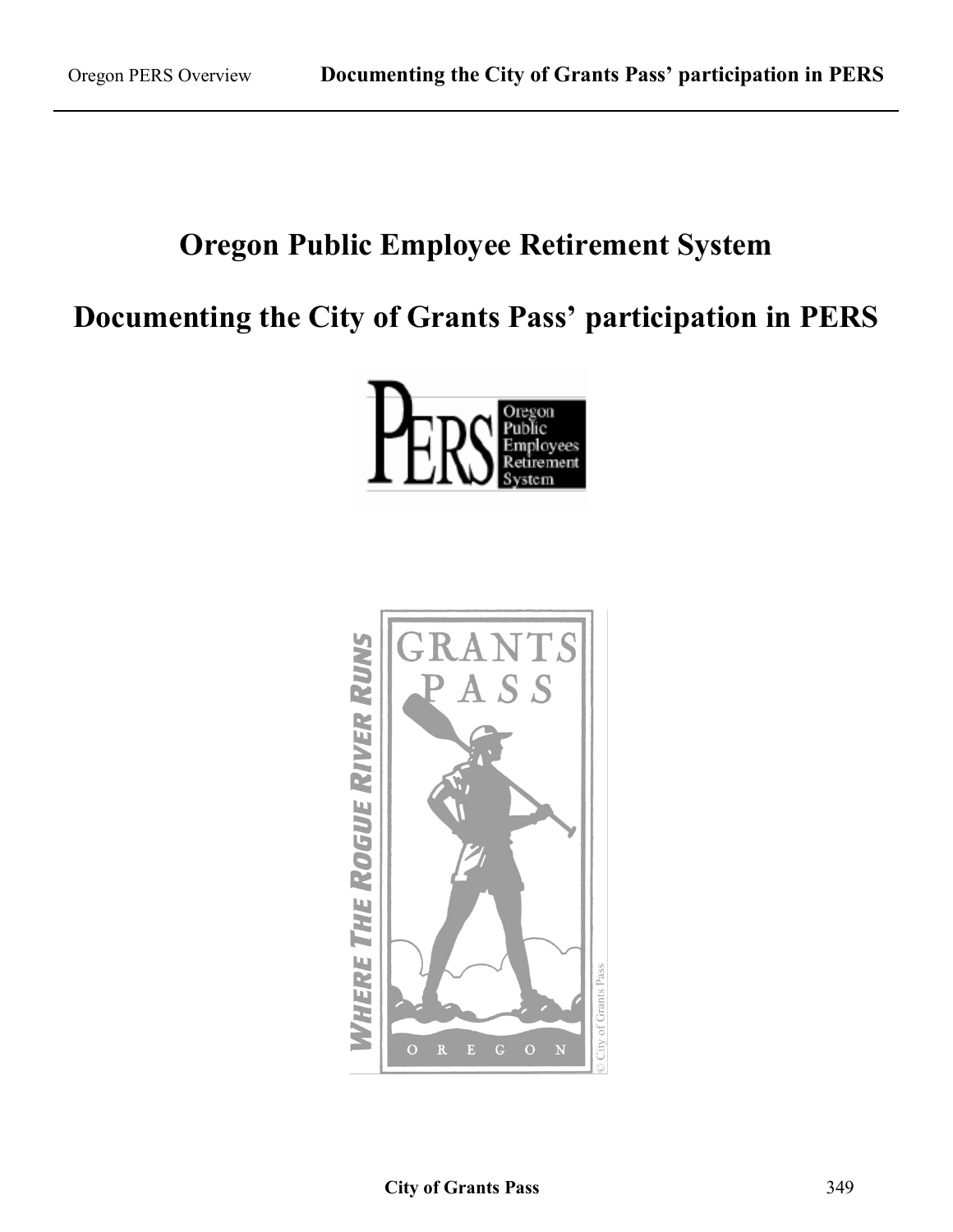#### **Overview of the City's Participation in Oregon PERS**

#### *Background*

Approximately 57% of the City's current operating expenditures are personnel costs. This is followed by contractual services at 22.4%. As Oregon PERS (Public Employees Retirement System) is a major component of overall personnel costs, it's important to explain the budgetary impact of changes to PERS rates. Like almost all public agencies in Oregon, the City's participation in the Oregon PERS is mandatory. PERS is largely a defined benefit retirement system, and the largest revenue source for the system by far is investment returns. When investment returns temporarily fall well below projected averages, such as happened in 2008, differences between assets in the system and the actuarial liabilities of the system need to be made up over time in part through higher employer contributions. It's important to make sure the system is properly funded and continues to provide investment returns.

Public employees that participated in the PERS system prior to system changes made in 2003 receive slightly different benefits than those that started after 2003. PERS charges the City different rates for the different classes of employees and different rates for sworn personnel versus general service personnel. The City uses its insurance/benefits fund to charge slightly different rates to departments as compared to the rates paid into the PERS system to limit the drastic budgetary impact of the State's PERS rates changing every two years. There is currently a PERS reserve in the insurance fund that will be used in the future to offset the impact of rates that are set to increase every two years until the State system is fully funded again.

#### *Budget Considerations & PERS Reserve*

For the City of Grants Pass, the impact of every 3% increase to PERS rates equates to nearly \$400,000 per year in additional benefit costs for the City. Absent additional legislation to change the benefit structure of the system, PERS rates are expected to increase at least 3% every two years again starting in FY'16 until the State PERS system is fully funded. PERS rates billed out to departments have been slightly different than rates paid into the system, with the difference accounted for in the Benefits Administration fund and the PERS reserve established in that fund. A City PERS reserve has been created over many past budget years by a slight difference between department charges and actual payments into the PERS system. This reserve will be drawn down starting a few years from now when actual PERS rates are expected to be even higher than they will be in FY'15. As the City's participation in PERS is mandatory, this is one of the few ways to manage the effects of large changes to PERS rates every two years.

Due to legislative changes made at the state level in 2013-2014, the City will be able to hold internally billed PERS rates the same for at least the next four fiscal years by using the PERS reserve. The following are the projected PERS reserve balances assuming the next rate changes will be similar to recent rate changes:

| <b>DATE</b>  | PERS RESERVE BALANCE PROJECTION: |
|--------------|----------------------------------|
| End of FY'14 | \$2.3 million                    |
| End of FY'15 | \$2.7 million                    |
| End of FY'16 | \$2.8 million                    |
| End of FY'17 | \$2.8 million                    |
| End of FY'18 | \$2.5 million                    |

The PERS reserve can be found in the Support Services section of the budget and more specifically the Benefits Administration Fund. The next rate change will occur at the beginning of FY'16, followed by another rate change at the beginning of FY'18. According to the current plan and current projected rate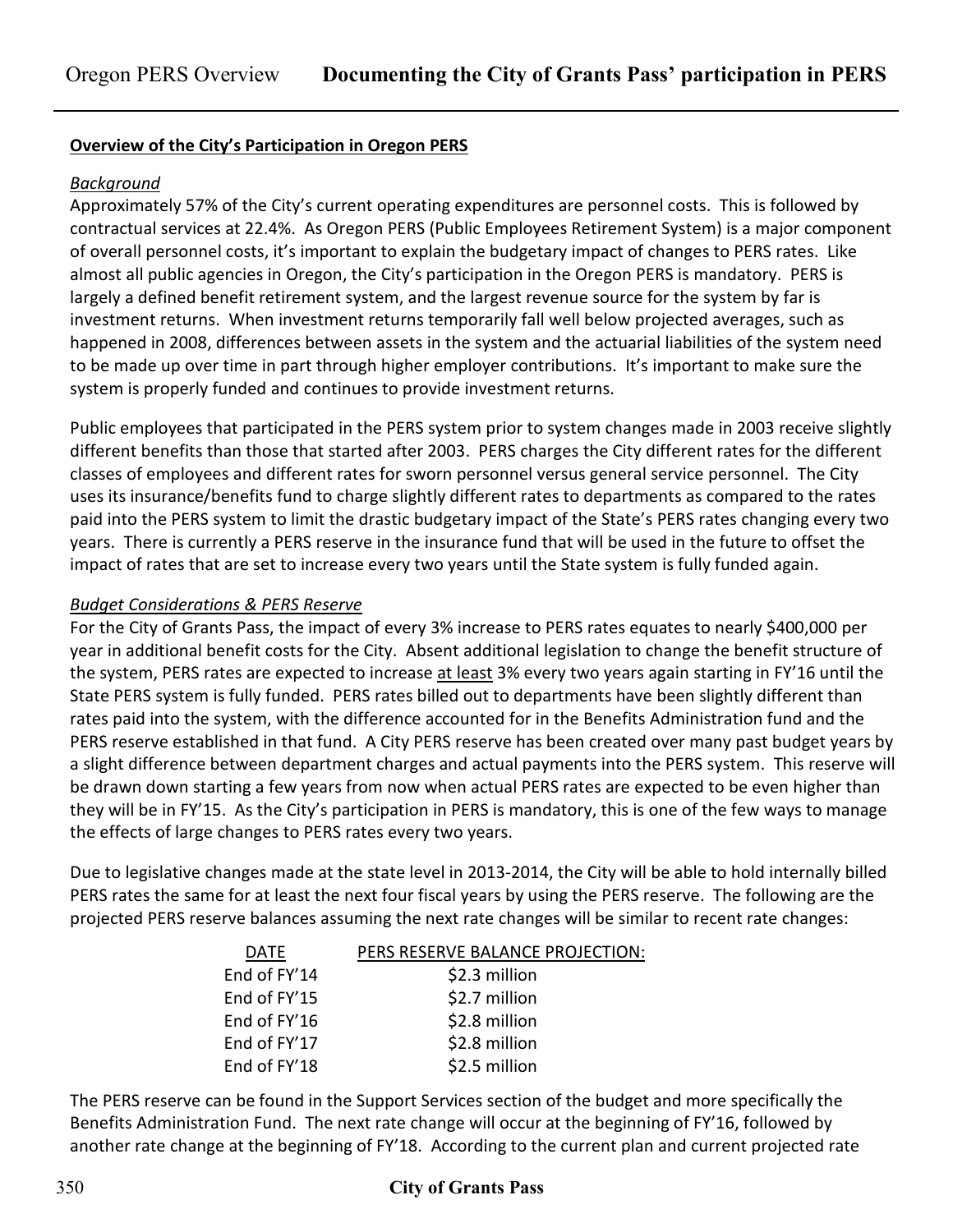changes, the City will be charging out about the same rates as paid during FY'16 and FY'17, and the PERS rates paid into the system will exceed current internally billed rates starting in FY'18. On this plan, the City will start significant drawdowns of the PERS reserve starting in FY'18. If rates are kept the same and financial markets don't perform well even more severe drawdowns of the reserve could begin in FY'20. Short-term financial market fluctuations play a big role in the rate setting cycle every two years and internal and external rates will continue to be evaluated on at least an annual basis.

#### *Current Rates & Expectations*

Like other Oregon public agencies, the City of Grants Pass experienced an increase in rates paid to PERS effective July 1, 2011 and another large rate increase was originally set to occur July 1, 2013. However, during the 2013 session, the legislature made some changes to the cost side of the system and made some changes to the rate increase cycle that essentially deferred the next potential rate increase for two more years to July 1, 2015. The City of Grants Pass assesses PERS rates to departments slightly different that the rate actually paid into the system to manage the large rate changes that can occur every two years. The change made by the legislature in 2013 will allow the City's internally billed PERS rates to stay the same between Fiscal 2014 and Fiscal 2018 without having a large effect on the PERS reserves that have been established over the last ten years. Therefore, while large potential increases in PERS rates are still pending in the future, the City's PERS reserves will allow internally billed rates that are accounted for in the operating budgets to stay the same for the next four years.

Total costs billed to departments and costs by major operating divisions are presented below and on the following pages. The total cost for PERS by the major categories is provided below to provide insight into the changes over time. Remember that "Budget" will appear to jump in comparison to "Actual" given that the City frequently has unfilled positions at different times throughout the year that result in temporary expenditure savings. PERS rates are assessed as a percentage of current gross salaries.

|                        | FY'12<br>Actual | FY'13<br>Actual | FY'14<br><b>Budget</b> | FY'15<br>Recommend | FY'16<br><b>Projected</b> |
|------------------------|-----------------|-----------------|------------------------|--------------------|---------------------------|
| PERS/OPSRP-Employee 6% | 779,676         | 778,912         | 855,996                | 843,670            | 871,896                   |
| PERS/OPSRP-Employer    | 2,197,445       | 2,354,460       | 2,807,638              | 2,618,591          | 2,700,064                 |

| <b>Total PERS Expenditures by Program Area</b> |           |                         |               |                |           |  |  |  |
|------------------------------------------------|-----------|-------------------------|---------------|----------------|-----------|--|--|--|
|                                                | FY'12     | FY'13<br>FY'14<br>FY'15 |               |                |           |  |  |  |
|                                                | Actual    | Actual                  | <b>Budget</b> | <b>Adopted</b> | Projected |  |  |  |
| Policy & Legislation                           | 5,239     | 19,641                  | 0             | $\Omega$       |           |  |  |  |
| Public Safety                                  | 1,931,478 | 2,038,679               | 2,281,406     | 2,215,435      | 2,274,109 |  |  |  |
| Parks                                          | 68,241    | 65,306                  | 72,881        | 75,066         | 76,670    |  |  |  |
| Development                                    | 113,249   | 120,335                 | 141,757       | 124,180        | 131,405   |  |  |  |
| Transportation                                 | 64,369    | 63,294                  | 83,329        | 85,577         | 87,977    |  |  |  |
| Water                                          | 147,239   | 153,867                 | 180,424       | 180,822        | 191,884   |  |  |  |
| Wastewater                                     | 166,177   | 165,907                 | 203,474       | 170,245        | 175,954   |  |  |  |
| Solid Waste                                    | 1,329     | 1,473                   | 1,556         | 2,577          | 2,708     |  |  |  |
| <b>Administrative Services</b>                 | 233,563   | 252,484                 | 277,972       | 290,798        | 300,551   |  |  |  |
| <b>Support Services</b>                        | 246,207   | 252,386                 | 420,835       | 317,561        | 330,702   |  |  |  |
| Lands & Building                               | 30        | $\left($                | 0             |                |           |  |  |  |
| <b>TOTAL</b>                                   | 2,977,121 | 3,133,372               | 3,663,634     | 3,462,261      | 3,571,960 |  |  |  |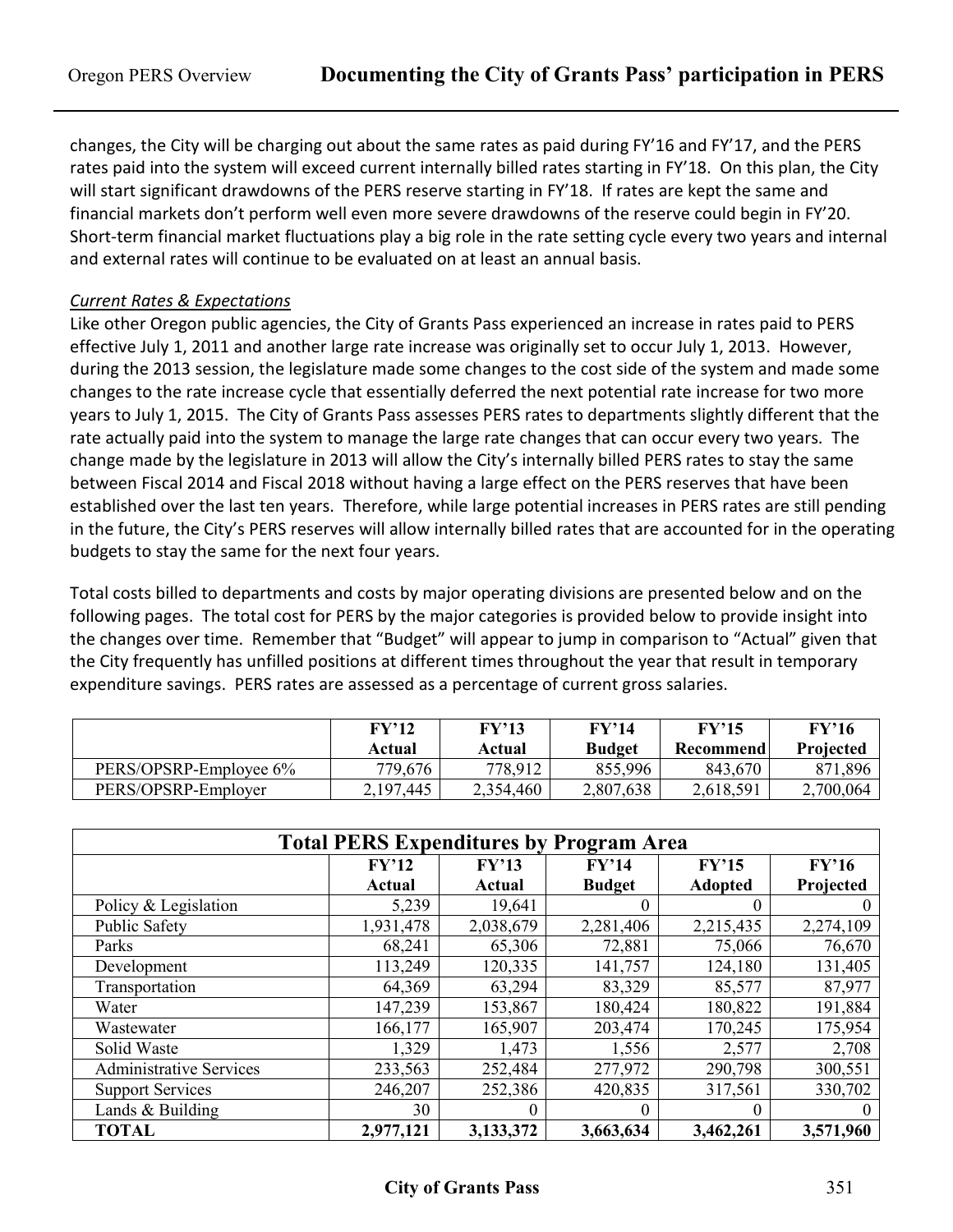| Department                         | <b>FY'12</b><br><b>ACTUAL</b> | <b>FY'13</b><br><b>ACTUAL</b> | <b>FY'14</b><br><b>REVISED</b> | <b>FY'15</b><br><b>RECOMMEND</b> | <b>FY'16</b><br><b>PROJECTED</b> |  |
|------------------------------------|-------------------------------|-------------------------------|--------------------------------|----------------------------------|----------------------------------|--|
| 01-Policy & Legislation            |                               |                               |                                |                                  |                                  |  |
| <b>GENERAL OPERATIONS</b>          | 5,239                         | 19,641                        | 0                              | 0                                | 0                                |  |
|                                    | 5,239                         | 19,641                        | 0                              | 0                                | 0                                |  |
| 02-Public Safety                   |                               |                               |                                |                                  |                                  |  |
| PS-FIRE RESCUE DIVISION            | $\mathbf 0$                   | 0                             | 697,610                        | 704,797                          | 723,397                          |  |
| PS-POLICE DIVISION                 | 1,527,231                     | 1,602,961                     | 1,230,077                      | 1,175,543                        | 1,204,295                        |  |
| PS-SUPPORT DIVISION                | 404,247                       | 435,718                       | 353,719                        | 335,095                          | 346,417                          |  |
|                                    | 1,931,478                     | 2,038,679                     | 2,281,406                      | 2,215,435                        | 2,274,109                        |  |
| 03-Parks                           |                               |                               |                                |                                  |                                  |  |
| <b>AQUATIC SERVICES</b>            | 2,623                         | 3,330                         | 3,885                          | 4,140                            | 4,226                            |  |
| PARKS MAINTENANCE SERVICE          | 64,080                        | 60,694                        | 66,636                         | 68,388                           | 69,808                           |  |
| <b>RECREATION SERVICES</b>         | 1,538                         | 1,282                         | 2,360                          | 2,538                            | 2,636                            |  |
|                                    | 68,241                        | 65,306                        | 72,881                         | 75,066                           | 76,670                           |  |
| 04-Development                     |                               |                               |                                |                                  |                                  |  |
| <b>BUILDING AND SAFETY</b>         | 27,651                        | 29,086                        | 34,009                         | 34,476                           | 35,745                           |  |
| DOWNTOWN DEVELOPMENT               | 15,635                        | 15,174                        | 16,832                         | 17,065                           | 17,667                           |  |
| ECONOMIC DEVELOPMENT               | 12,685                        | 13,421                        | 14,207                         | 12,336                           | 13,491                           |  |
| <b>PLANNING</b>                    | 41,042                        | 45,195                        | 58,053                         | 58,902                           | 63,064                           |  |
| TOURISM PROMOTION SERVICE          | 16,236                        | 17,459                        | 18,656                         | 1,401                            | 1,438                            |  |
|                                    | 113,249                       | 120,335                       | 141,757                        | 124,180                          | 131,405                          |  |
| 05-Transportation                  |                               |                               |                                |                                  |                                  |  |
| <b>STREET &amp; DRAINAGE MAINT</b> | 61,224                        | 59,831                        | 79,087                         | 81,305                           | 83,578                           |  |
| <b>TRANSPORTATION PROJECTS</b>     | 3,145                         | 2,769                         | 4,242                          | 4,272                            | 4,399                            |  |
|                                    | 64,369                        | 62,600                        | 83,329                         | 85,577                           | 87,977                           |  |
| 06-Storm Water and Open Space      |                               |                               |                                |                                  |                                  |  |
| <b>STORM DRAIN SDCs</b>            | 0                             | 694                           | 0                              | 0                                | 0                                |  |
|                                    | 0                             | 694                           | 0                              | 0                                | 0                                |  |
| 07-Water                           |                               |                               |                                |                                  |                                  |  |
| <b>WATER DISTRIBUTION</b>          | 72,420                        | 72,728                        | 92,714                         | 92,902                           | 98,577                           |  |
| <b>WATER PROJECTS</b>              | 3,878                         | 5,184                         | 4,116                          | 4,146                            | 4,269                            |  |
| <b>WATER TREATMENT</b>             | 70,941                        | 75,955                        | 83,594                         | 83,774                           | 89,038                           |  |
|                                    | 147,239                       | 153,867                       | 180,424                        | 180,822                          | 191,884                          |  |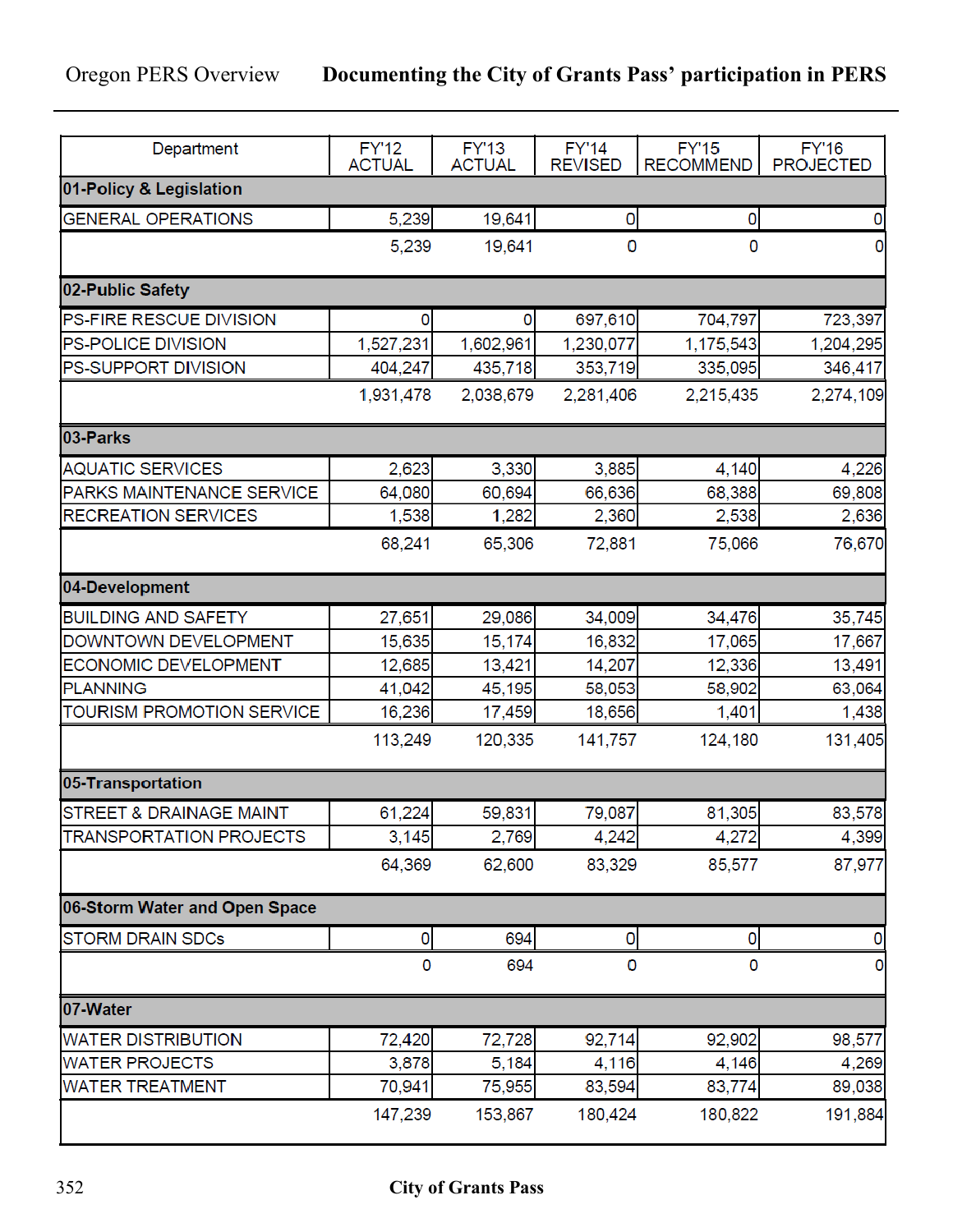| Department                        | <b>FY'12</b>  | <b>FY'13</b>  | <b>FY'14</b>   | <b>FY'15</b>     | <b>FY'16</b>     |
|-----------------------------------|---------------|---------------|----------------|------------------|------------------|
|                                   | <b>ACTUAL</b> | <b>ACTUAL</b> | <b>REVISED</b> | <b>RECOMMEND</b> | <b>PROJECTED</b> |
| 08-Wastewater                     |               |               |                |                  |                  |
| <b>JO GRO</b>                     | 33,474        | 31,006        | 39,752         | 0                | 0                |
| <b>WASTEWATER COLLECTION</b>      | 48,637        | 52,634        | 59,890         | 61,892           | 64,451           |
| <b>WASTEWATER PROJECTS</b>        | 2,576         | 2,464         | 4,116          | 4,146            | 4,269            |
| <b>WASTEWATER TREATMENT</b>       | 81,490        | 79,803        | 99,716         | 104,207          | 107,234          |
|                                   | 166,177       | 165,907       | 203,474        | 170,245          | 175,954          |
| 09-Solid Waste                    |               |               |                |                  |                  |
| SOLID WASTE CONSTRUCTION          | 164           | 89            | 0              | 0                | 0                |
| SOLID WASTE OPERATIONS            | 1,165         | 1,384         | 1,556          | 2,577            | 2,708            |
|                                   | 1,329         | 1,473         | 1,556          | 2,577            | 2,708            |
| <b>10-Administrative Services</b> |               |               |                |                  |                  |
| <b>FINANCE</b>                    | 116,736       | 130,393       | 159,243        | 159,931          | 167,198          |
| <b>HUMAN RESOURCES</b>            | 35,669        | 40,847        | 46,487         | 49,443           | 49,076           |
| <b>LEGAL SERVICES</b>             | 2,709         | 411           | 444            | 3,591            | 3,867            |
| <b>MANAGEMENT SERVICES</b>        | 78,449        | 80,833        | 71,798         | 77,833           | 80,410           |
|                                   | 233,563       | 252,484       | 277,972        | 290,798          | 300,551          |
| 11-Support Services               |               |               |                |                  |                  |
| BENEFITS ADMINISTRATION           | 0             | 0             | 120,000        | 0                | 0                |
| <b>ENGINEERING</b>                | 54,909        | 46,938        | 46,240         | 47,517           | 49,056           |
| EQUIPMENT REPLACEMENT             | 5,819         | 7,284         | 9,050          | 9,105            | 8,919            |
| <b>GARAGE OPERATIONS</b>          | 29,905        | 31,639        | 36,336         | 35,265           | 36,454           |
| <b>GENERAL INSURANCE</b>          | 376           | 2,496         | 2,487          | 2,706            | 2,967            |
| INFORMATION TECHNOLOGY            | 46,486        | 43,082        | 65,958         | 74,152           | 77,739           |
| PARKS & CD MGMT SERVICES          | 84,118        | 94,684        | 111,682        | 114,435          | 119,600          |
| PROPERTY MANAGEMENT               | 21,753        | 22,654        | 24,280         | 27,753           | 28,970           |
| <b>WORKERS COMP INSURANCE</b>     | 2,841         | 3,609         | 4,802          | 6,628            | 6,997            |
|                                   | 246,207       | 252,386       | 420,835        | 317,561          | 330,702          |
| 13-Lands & Buildings              |               |               |                |                  |                  |
| LANDS AND BLDGS PROJECTS          | 30            | 0             | 0              | 0                | 0                |
|                                   | 30            | 0             | 0              | 0                | 0                |
|                                   | 2,977,121     | 3,133,372     | 3,663,634      | 3,462,261        | 3,571,960        |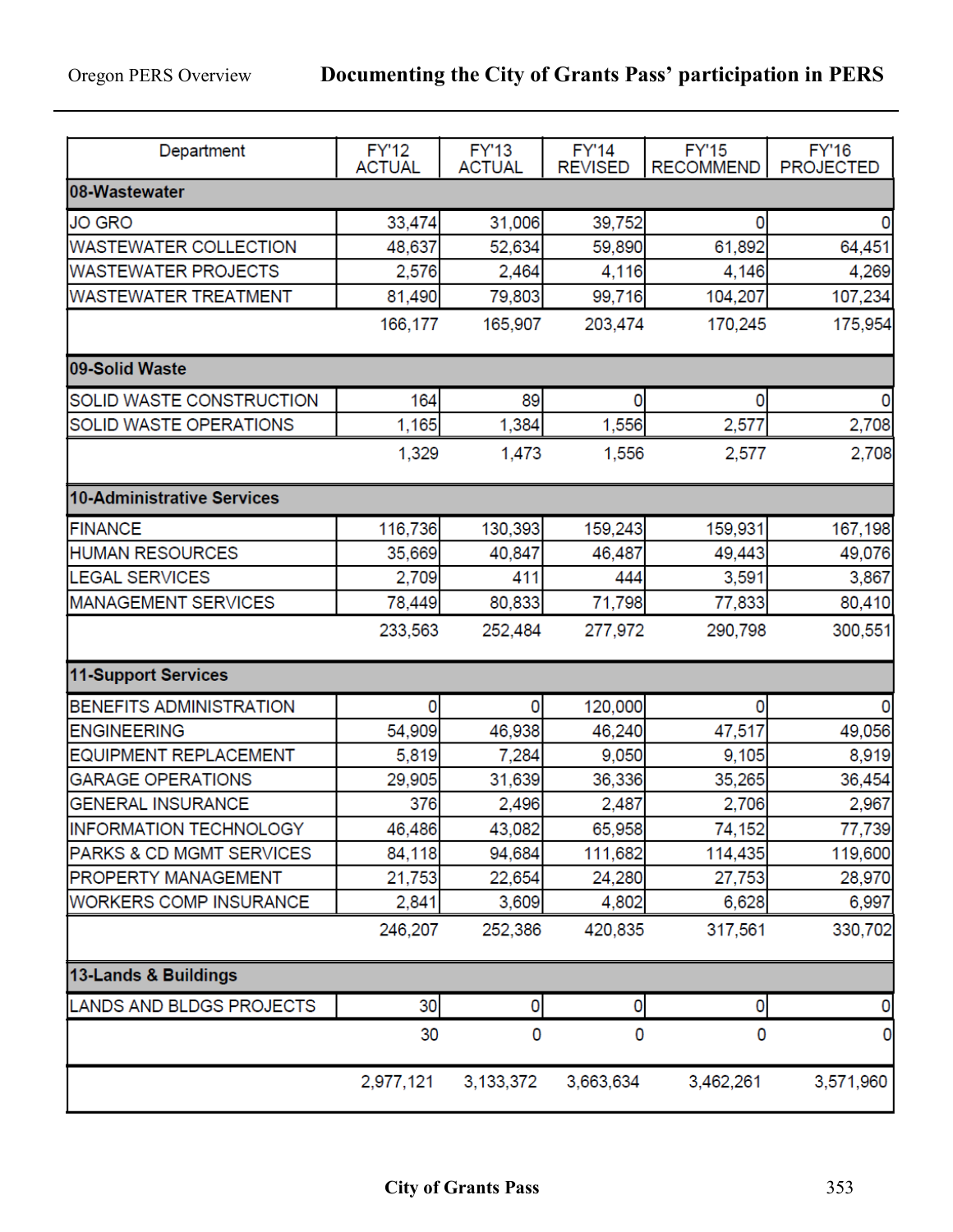#### *The 6% "Pick-Up"*

PERS currently requires a payment of 6% of a public employee's gross wages into the system, paid either by the employee or by the employer. Most public employers, such as the City of Grants Pass, have elected to pay the 6% on behalf of the employee as part of the overall compensation package. This allows payroll taxes to be minimized (all things being equal in terms of the total compensation package). The costs shown above include both the main PERS rate and the 6% portion.

#### *Rate Drivers & PERS Reserve Impact*

PERS rate changes are largely and directly correlated to the broad performance of financial markets, and rate changes tend to lag the actual performance of financial markets by at least two years. The FY'10 and FY'11 rates billed by PERS were reduced because of financial market performance that was healthy prior to 2008. However, knowing that 2008 was one of the worst financial market performances in many years, the City billed all departments at the same PERS rates as the previous two-year cycle and set aside additional reserves in the Benefits Administration program. Reserves have been set aside for many years by charging slightly different rates to operating departments as compared to the PERS system payment requirements, and at the peak of the PERS rate setting cycle these reserves will be used to lessen the impact of higher rates. Due to the PERS law change made by the State Legislature in last year's session, rates starting July  $1<sup>st</sup>$ , 2013 have been similar to rates paid in the last two years and the City's PERS reserve will allow the City to hold internally billed rates at the same level for a number of years after FY'14.

The State PERS Board made a policy decision to spread unfunded liabilities, largely the result of retirement benefits for Tier 1/Tier 2 employees, to all groups. As the current employee membership in Tier 1/Tier 2 has declined due to retirements, the financial impact of liabilities and financial market losses in 2008 produced staggering rate projections for these remaining Tier 1/2 employees. Government agencies have found these impacts more manageable by allocating a portion of the liabilities across all groups of employees, and so under the State's rate setting rules the liabilities are spread across all categories of PERS employees. It is also noteworthy that the State has addressed the issue of Tier1/Tier2 benefits in that since 2003 new public employees do not have the same defined benefits. However, the system remains to be partially a defined benefit plan that sets retirement benefits based on time of service rather than by how much is earned in an employee's individual retirement account and how well investments perform. This type of retirement plan is challenging to manage when retirement portfolio returns come in well under average long-term expectations, as was the case in 2008.

Due to the historic losses in financial markets in 2008 and limited recovery of those losses in recent years, it is currently expected that at least 3% increases will be implemented by the state PERS program every two years starting again on July 1, 2015 until the losses are recovered and the retirement assets equal the actuarial liabilities. Over the next year, the City will bill all departments at rates slightly higher than what is paid into the system. The PERS reserve will grow slightly and be used to offset future rate increases. The financial plan at this time is to stop growing the reserve after FY'15 and use the reserve to help offset future increases.

Actuarial liabilities compared to growth in assets for the State operated PERS system will have to be monitored to predict the impact of future rate setting cycles. Ultimately the move to create PERS reserves will lessen the future impact of PERS rate hikes towards the end of the rate increase cycle and will help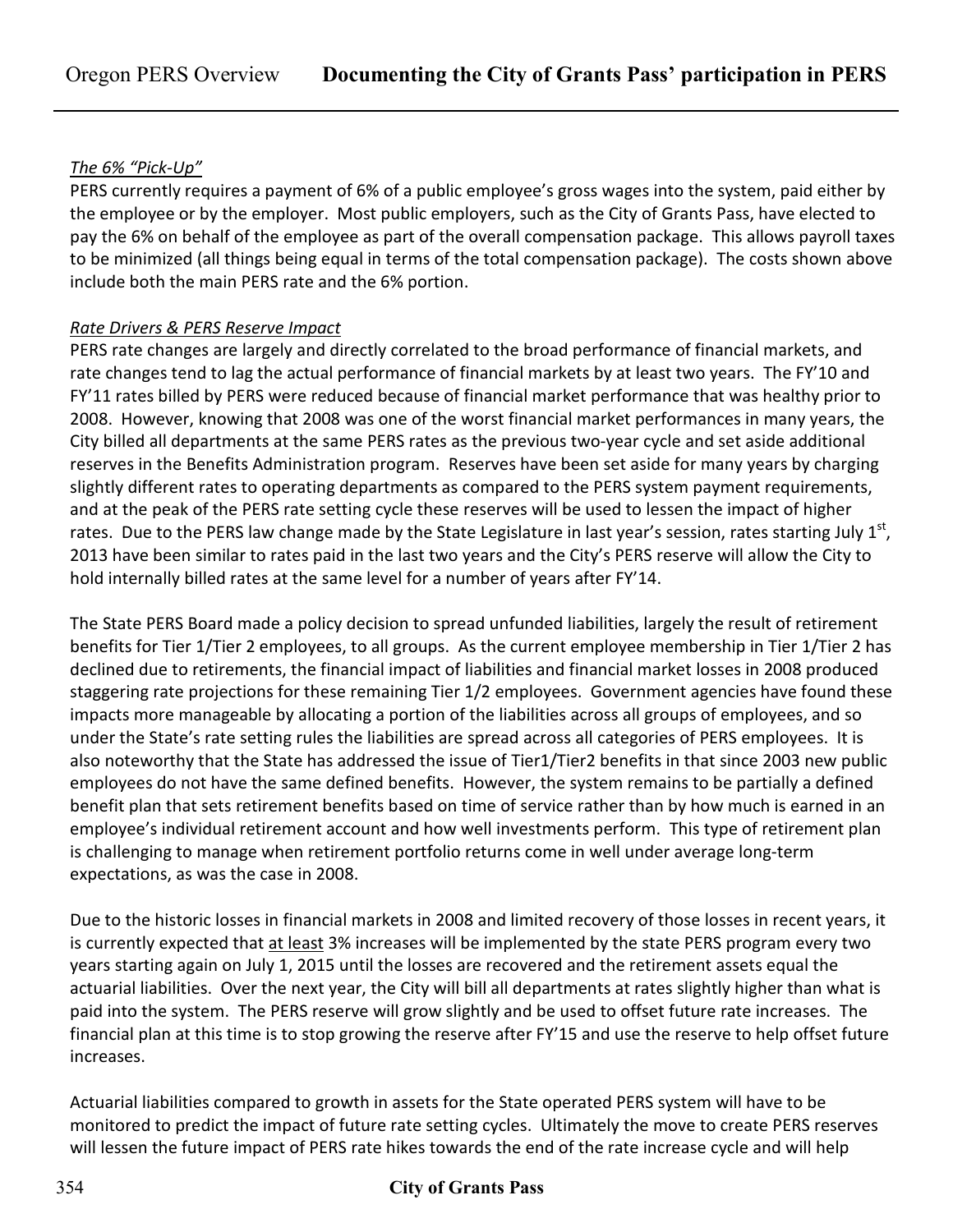smooth the potential volatility of City personnel and related benefit costs. While the City cannot control these rates and must follow the rules of the State's system, the City has taken steps to prepare for future PERS cost increases.

Starting July 1, 2013, the rates paid in without the previously mentioned law changes would have increased by between 3.66% and 4.38% for the various classes of City of Grants Pass PERS employees (those rates are as a percentage of gross payroll, not the amount of change in the PERS rate itself). If the City was fully staffed for all funded positions in the adopted FY'14 budget, this increase would have amounted to increased costs of more than \$500,000 per year starting with the Fiscal 2014 budget year. In contrast, the City's PERS reserve will only approach approximately \$2.7 million at the end of FY'15, and those reserves can only be used once before they would need to be built up again. This speaks to the continued need to build the reserve to prepare for future rate increases that are nearly certain unless other law changes are made. City Staff will continue to plan for additional rate increases in the future and discuss with Council the limited options we have at the local level on dealing with PERS rate changes every two years. Changes made to PERS by the legislature in the last year have also been appealed to the Oregon Supreme Court.

Absent above average investment returns, the City of Grants Pass and almost all other public agencies in Oregon currently have an actuarial unfunded liability related to participation in PERS. Each year, PERS engages an actuary to determine the proper measure of actuarial assets, actuarial liabilities, the system's funded status, and each employer's share of assets and liabilities. Below is one of the disclosures from the City of Grants Pass PERS annual report as of the end of calendar 2012 (Grants Pass' share of the system only):

### **Schedule of Funding Progress**

The Schedule of Funding Progress is required for the Tier 1/Tier 2 pension liabilities. The table below shows the schedule for the last several valuations. For employers with side accounts, the actuarial value of assets in this Schedule includes the value of the employer's side accounts.

| <b>Actuarial</b><br><b>Valuation</b><br><b>Date</b> | <b>Actuarial</b><br><b>Value of</b><br><b>Assets</b><br>(a) | <b>Actuarial</b><br><b>Accrued</b><br><b>Liability</b><br>(AAL)<br>(b) | <b>Unfunded</b><br>AAL<br>$(b - a)$ | <b>Funded</b><br><b>Ratio</b><br>$(a + b)$ | Covered<br><b>Payroll</b><br>(c) | <b>UAAL</b> as a<br>Percentage<br>of Covered<br><b>Payroll</b><br>$((b-a) \div c)$ |
|-----------------------------------------------------|-------------------------------------------------------------|------------------------------------------------------------------------|-------------------------------------|--------------------------------------------|----------------------------------|------------------------------------------------------------------------------------|
| 12/31/2007                                          | \$52,711,473                                                | \$54,238,486                                                           | \$1,527,013                         | 97%                                        | \$11,433,157                     | 13%                                                                                |
| 12/31/2008                                          | 39,663,782                                                  | 56,472,774                                                             | 16,808,992                          | 70%                                        | 12,515,625                       | 134%                                                                               |
| 12/31/2009                                          | 45,516,785                                                  | 58,455,182                                                             | 12,938,397                          | 78%                                        | 11,981,543                       | 108%                                                                               |
| 12/31/2010                                          | 49,311,239                                                  | 61,438,085                                                             | 12,126,846                          | 80%                                        | 12,714,676                       | 95%                                                                                |
| 12/31/2011                                          | 48,845,349                                                  | 63,743,090                                                             | 14,897,741                          | 77%                                        | 13,468,530                       | 111%                                                                               |
| 12/31/2012                                          | 54,287,992                                                  | 65,439,529                                                             | 11, 151, 537                        | 83%                                        | 13,265,839                       | 84%                                                                                |

Unfunded liabilities were reduced significantly during calendar 2013 due to both State law changes related to PERS and investment returns on the PERS portfolio that were significantly higher than the assumed return rate during 2013. The City's share of the unfunded liabilities related to its participation in PERS will be significantly reduced in the next annual report. And again, the PERS investment performance will be the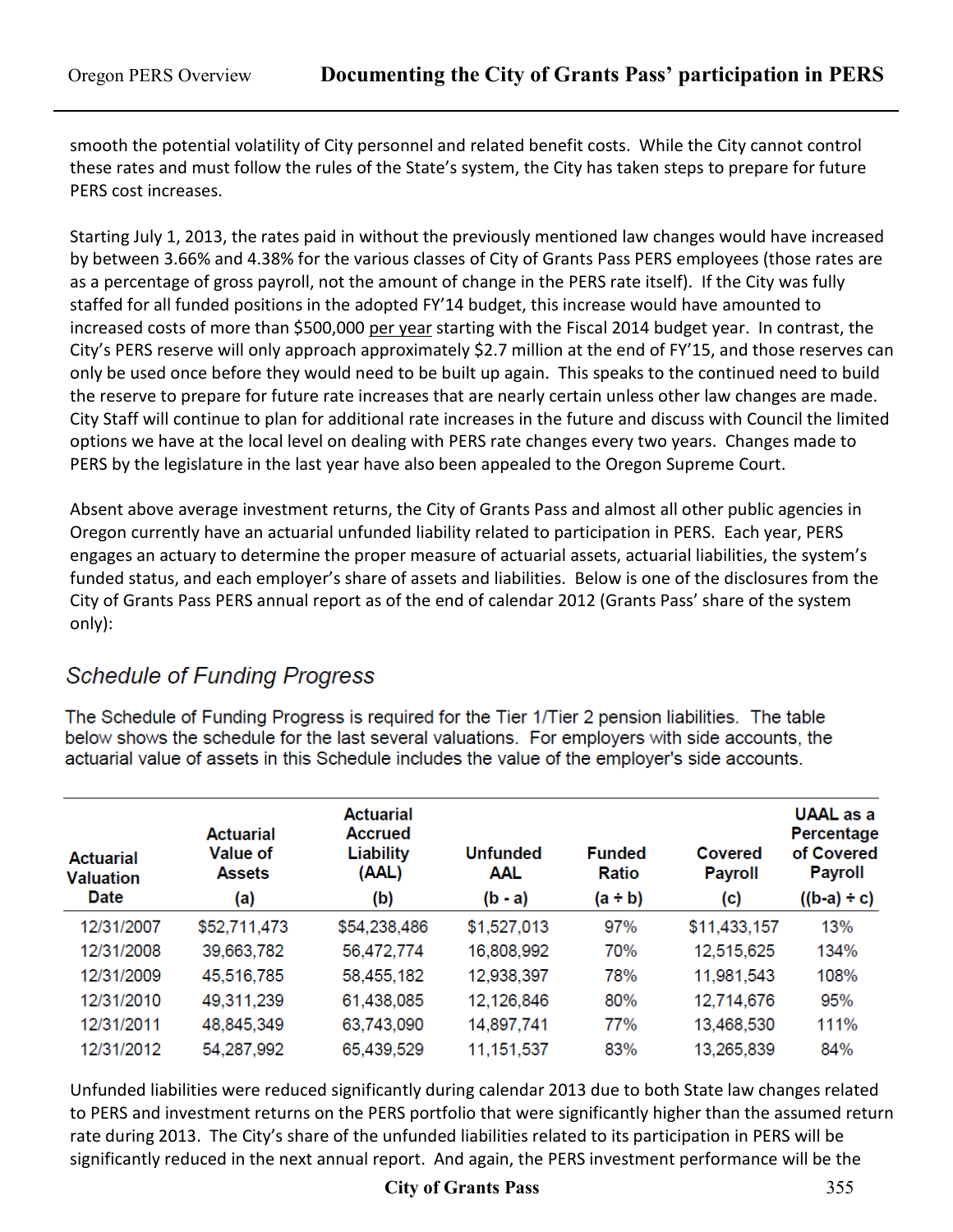largest driver of future accrued liability reports and future PERS rate changes. The annual PERS report for each calendar year is typically available in the fall of the following year.

#### **Information directly from Oregon PERS**

The following charts and data points about Oregon PERS were copied from a presentation provided to the League of Oregon Cities on March 20, 2014. The first chart below highlights the importance of portfolio returns to the rate setting cycle for public agencies in Oregon.

# **Steady Return Model Projections**

Impact of consistently achieving the 7.75% assumed rate of return (ROR) compared to plus or minus 2.75% of that rate; includes effects of Senate Bills 822 and 861 and investment results through October 31, 2013

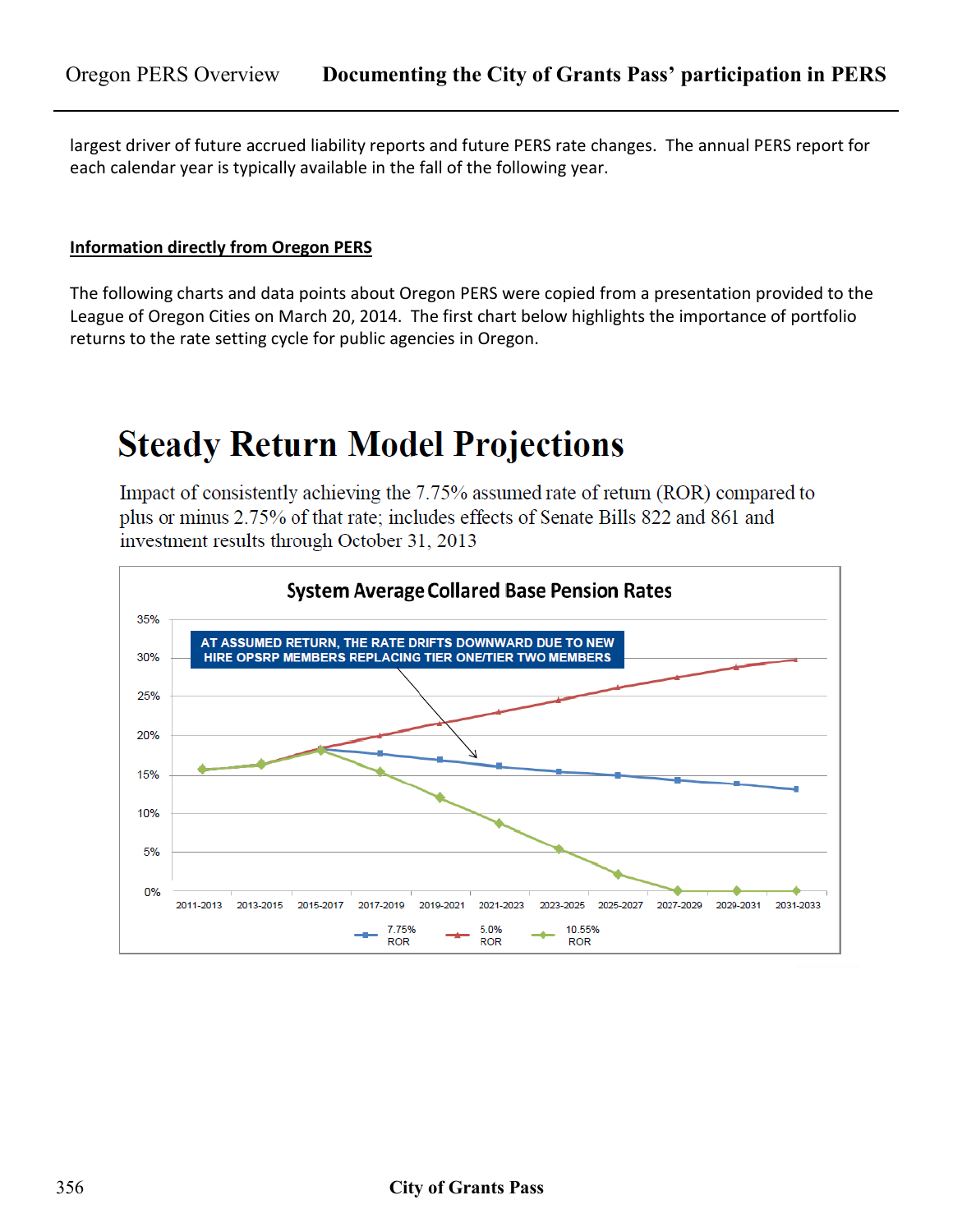### **PERS Membership, Retirements, and Benefits**

- 167,000 active members; OPSRP (new program in 2003) now has the largest pool of active members  $(46\%)$
- $\blacksquare$  122,000 retirees/beneficiaries receiving monthly benefits
- $\blacksquare$  1 in 12 Oregonians is receiving or will receive a PERS benefit
- Average 6,000 retirements per year (peaked at  $12,500$  in 2003); about 9,500 retired in 2013; about 67,000 members are eligible to retire
- Average age at retirement for 2012 retirees: 61
- Average years of service at retirement for 2012 retirees: 22
- Average annual benefit for all current retirees: \$28,272
- Average annual benefit for 2012 retirees:  $$29,235$ (46% replacement rate of final salary)
- Average annual benefit for 2012 retirees with 30 years service: \$46,764 (70% replacement rate of final salary; still mostly Money Match)

## **Benefit Component Comparisons**

- Tier One: hired before January 1, 1996
- Tier Two: hired January 1, 1996 through August 28, 2003
- OPSRP: hired after August 28, 2003

|                                      | <b>Tier One</b>                                                                          | <b>Tier Two</b>                                       | <b>OPSRP Pension</b>                                      | <b>IAP</b>                                                                                    |
|--------------------------------------|------------------------------------------------------------------------------------------|-------------------------------------------------------|-----------------------------------------------------------|-----------------------------------------------------------------------------------------------|
| Normal<br>retirement age             | 58 (or 30 yrs);<br>$P\&F = age 55$ or<br>50 w/ 25 yrs                                    | 60 (or 30 yrs)<br>$P\&F = age 55$ or 50<br>$W/25$ yrs | 65 (58 w/ 30 yrs);<br>$P\&F = age 60$ or 53<br>$W/25$ yrs | Members retire<br>from <b>IAP</b> when<br>they retire from<br>Tier One, Tier<br>Two, or OPSRP |
| Early retirement                     | 55 (50 for P&F)                                                                          | 55 (50 for P&F)                                       | 55, if vested                                             | Members retire<br>from IAP when<br>they retire from<br>Tier One, Tier<br>Two, or OPSRP        |
| Regular account<br>earnings          | Guaranteed assumed<br>rate credited annually                                             | No guarantee;<br>market returns                       | Not applicable; no<br>member account                      | No guarantee;<br>market returns                                                               |
| Retirement<br>calculation<br>methods | • Money Match<br>• Full Formula<br>$\cdot$ Formula + Annuity<br>(hired before 8/21/1981) | • Money Match<br>• Full Formula                       | • Full Formula                                            | Not applicable                                                                                |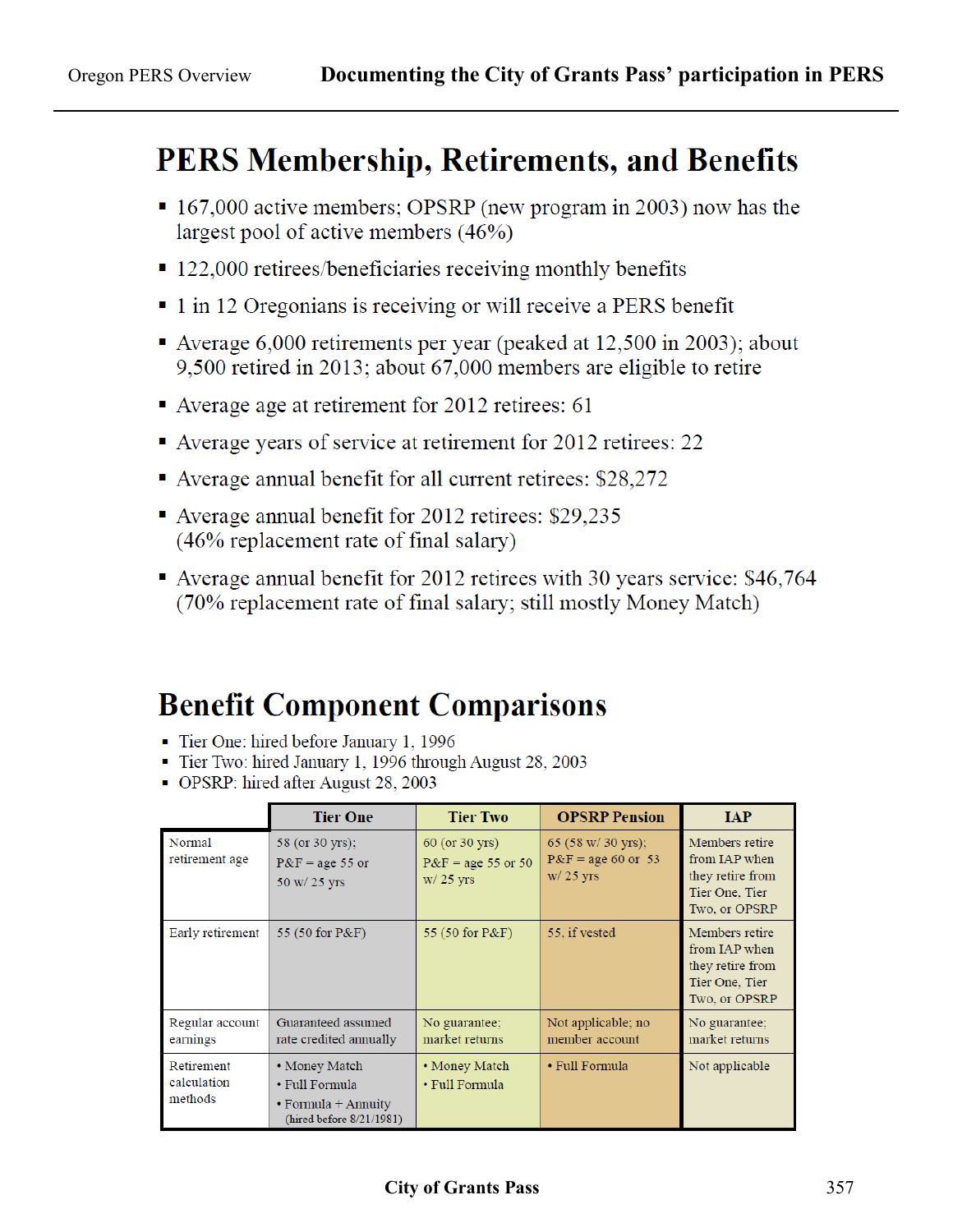### **Benefit Funding and Accrued Liabilities**



### 2007-2013 Funded Status and UAL

|                                                                                                                 | <b>Calendar Year (as of December 31)</b> |                  |                 |                 |                  |                 |                |
|-----------------------------------------------------------------------------------------------------------------|------------------------------------------|------------------|-----------------|-----------------|------------------|-----------------|----------------|
|                                                                                                                 | 2007                                     | 2008             | 2009            | 2010            | 2011             | $2012*$         | $2013**$       |
| <b>Funded Status (%)</b><br>Including side accounts<br>Excluding side accounts                                  | 112%<br>98%                              | 80%<br>71%       | 86%<br>76%      | 87%<br>78%      | 82%<br>73%       | 91%<br>82%      | 96%<br>87%     |
| <b>Unfunded Actuarial</b><br>Liability (UAL) (\$ billion)<br>Including side accounts<br>Excluding side accounts | $$-6.1***$<br>\$1.5                      | \$11.0<br>\$16.1 | \$8.1<br>\$13.6 | \$7.7<br>\$13.3 | \$11.0<br>\$16.3 | \$5.6<br>\$11.1 | \$2.2<br>\$8.1 |

∗ Includes liability reductions from Senate Bills 822 & 861 and Board-adopted changes to actuarial methods and assumptions.

\*\* 2013 is estimated.

\*\*\* This is a funding surplus. Side accounts are pre-payments made by employers.

#### 358 **City of Grants Pass**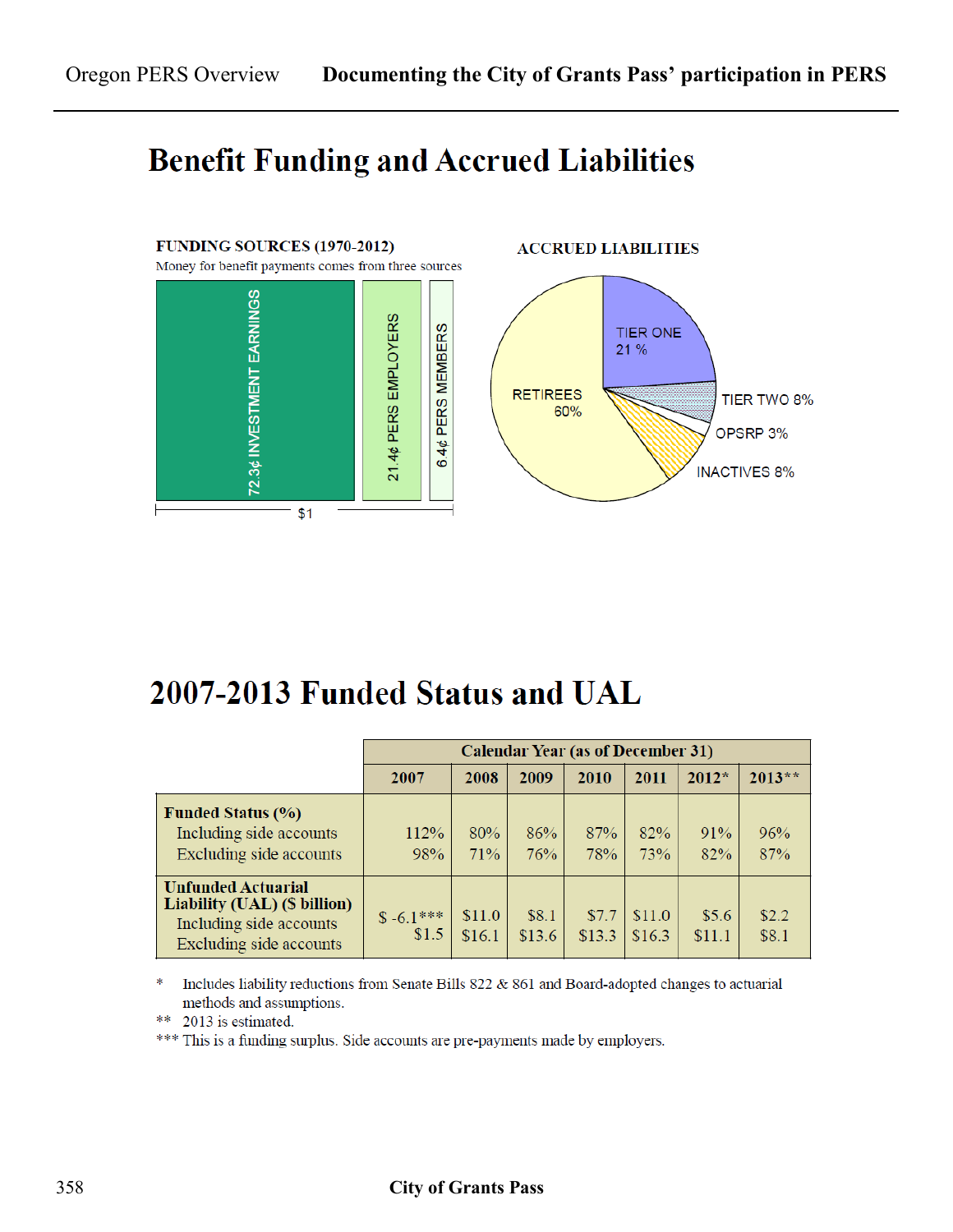### **Employer Contribution Costs**

- New contributions from PERS employers were approximately \$2 billion in the 2011-13 biennium; up from about \$1 billion in the 2009-11 biennium
- Employer costs were projected to increase by about \$900 million in the  $2013 - 15$  biennium
	- \$224 million from state agencies,
	- \$330 million from K-12, and
	- \$352 million from local government and other entities
- 2013 legislation (Senate Bill 822 as modified by Senate Bill 861) reduced PERS' unfunded actuarial liability by \$5 billion and reduced the 2013-15 biennium employer cost increase to about \$100 million

Further information about Oregon PERS can be found on the State's website at the following address:

<http://www.oregon.gov/pers/Pages/index.aspx>